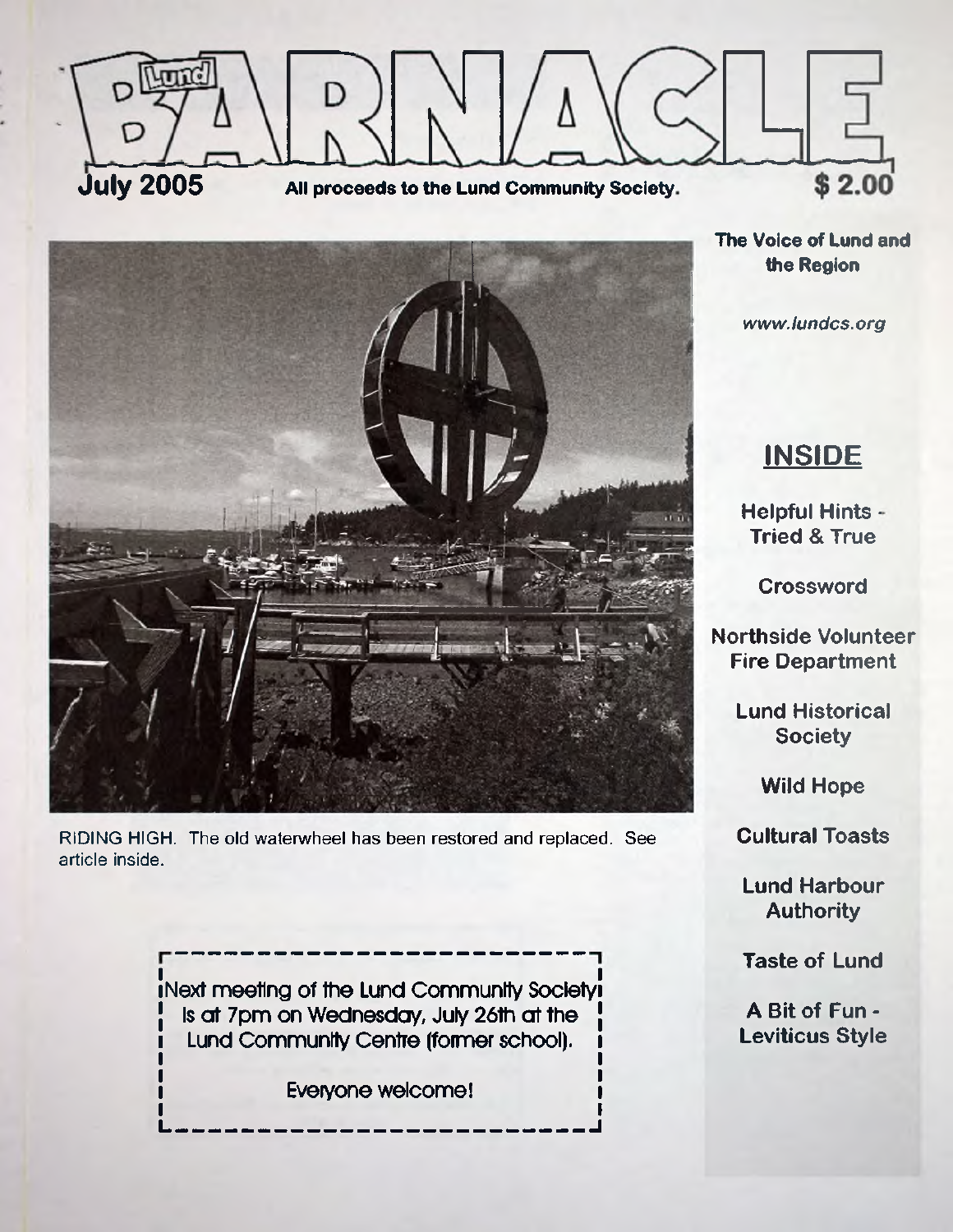#### **Lund Harbour Authority**

# **The Lund Barnacle**

**Publisher:** The Lund Community Society

> **Editor:** Ann Snow

**Writers:** Tina Ferreira Ann Snow Willow Dunlop Neil Gustafson Colleen Cox

**Photography:** Ann Snow

**Layout and Design:** Ann Snow

**Sales Representatives:** Ann Snow Laura Baiducci

The Lund Barnacle is published seasonally. All proceeds go to the Lund Community Society, a non-profit organization providing community services to Lund and Region. Submissions are welcome in the form of articles, news items, letters to the editor, fillers, graphics and photographs. We reserve the right to edit for clarity and length. Submit to the Barnacle in the Lund Community building or contact Ann Snow at 604-483-9220 or [barnacle@lundcs.org.](mailto:barnacle@lundcs.org)

#### **Editorial Policy**

The Barnacle is a forum for ideas in the Lund community. Editorial policy is to print what people submit in their own voices as much as possible, respecting the paper's purpose of providing a forum for the community on things that matter to its members.

"Work in Progress"

1. The two additional washrooms are plumbed and tiles have been laid as of today

2. The Harbour float anchoring system is upgraded with new anchors in place.

3. The newly installed Sewer Pumpout Station for boaters is near completion. The sewer line is installed and hooked up to the force main to the sewer treatment plant. The higher capacity pump required for the force main is expected to be installed the first week in July.

4. The wharf head derrick had maintenance for worn bushings and a damaged relay completed so it's back in operation. Extreme caution needs to be exercised when using this derrick. Unauthorized tampering can occur.

5. Garbage collection at the wharf head by Nadine appears to be positive for handling boating garbage.



### Be our Guest at *The Magical Dome*.

**A unique part of Lund's history, minutes from the Harbour. This wilderness forest sanctuary will accommodate your romantic weekend, (or wedding guests) group retreat, hiking, kayaking, rock-climbing or diving excursions, or family holiday**

**Visit [www.magicaldome.com](http://www.magicaldome.com) or call Phil or Roisin 604-483-9160.**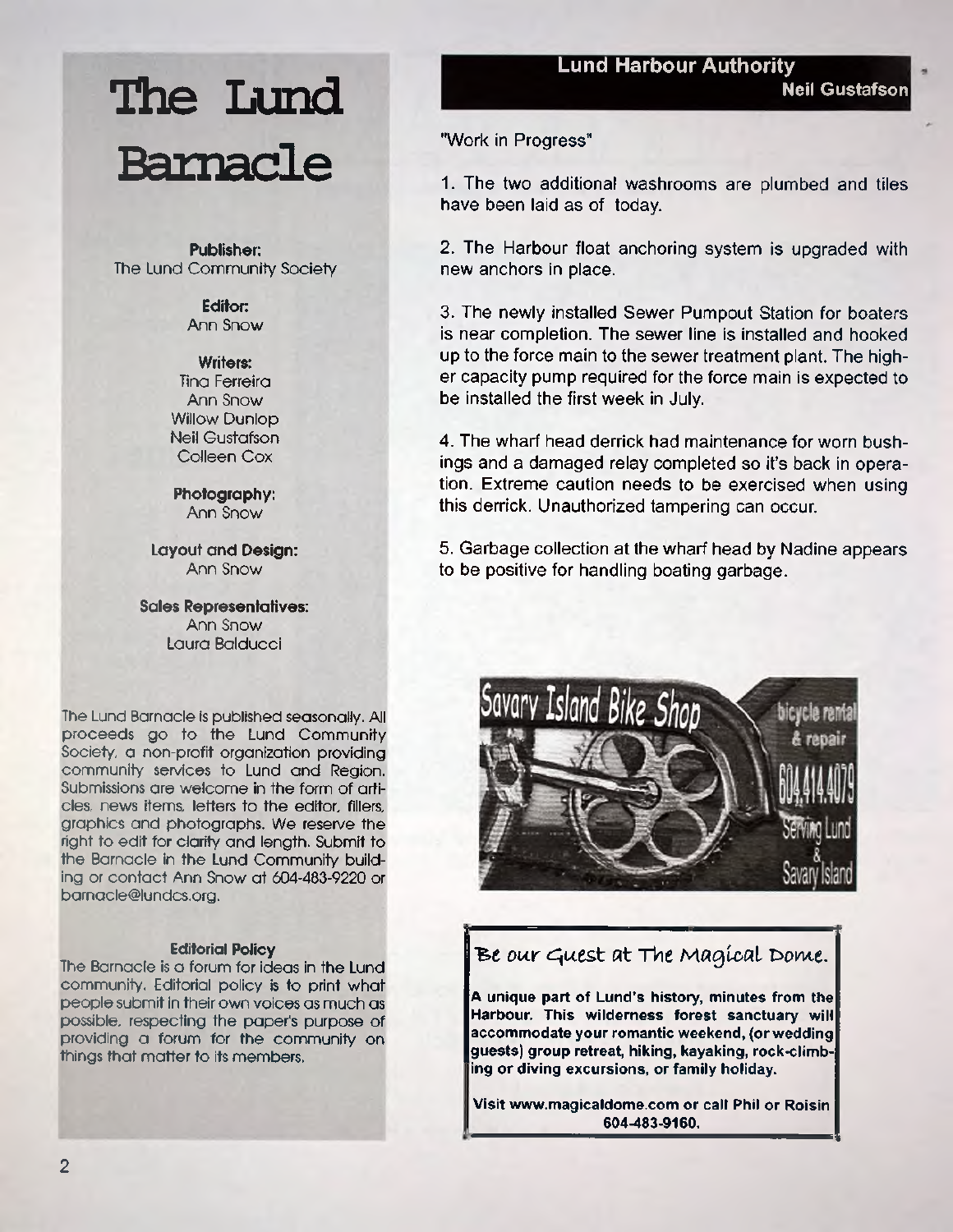#### **Editor**

**Ann Snow**

Well it has been kind of an unpredictable spring, hasn't it? Alternating hot sunny days with cool rainy ones. Not bad for the gardens though, and appreciated by the deer, especially the young twins who are grazing their way around the delicacies of Lund.

There's an abundance of berries and fruit this year. The salmon berries are done and the blackberries are ripening nicely. We are already eating the cherries off the trees in our yard and it looks like there will be lots of apples and pears to follow.

It's great to see that Nancy is FINALLY open and those of us who are addicted to her cinnamon buns can satisfy their cravings. But don't stop there. She's got a new amazingly extensive menu and, like a deer, I plan to graze my way through it this summer.

I went to the last meeting of the Lund Community Society and was told that work is under way to renovate the Community Centre (former school). Apparently the wall dividing two classrooms will be removed to create one large, rentable space. More potlucks?

The boardwalk is finished. Try a short stroll one warm summer evening and read the engravings in the planks, then follow the cement steps up to Longacre Road to Murray Road, Larson Road, along the Highway then back to the Harbour. This makes a pleasant loop for an evening stroll through the neighbourhood!

Ann

16 I 3 V



#### *Missing*

A grey plywood folding table has been missing since May 18th from the Lund Community Centre.<br>Would the person who borrowed it please return it. Would the person who been<br>We need it for upcoming events.

### **Rockfish Kayak**

located behind the Lund Hotel

**Daily Guided Tours**

**Kayak Sales**

**Kayak Rentals**

**Equipment Sales**

**Lessons**

**[www.bcseakayak.com](http://www.bcseakayak.com) Open Every Day! tel: 604-414-9355**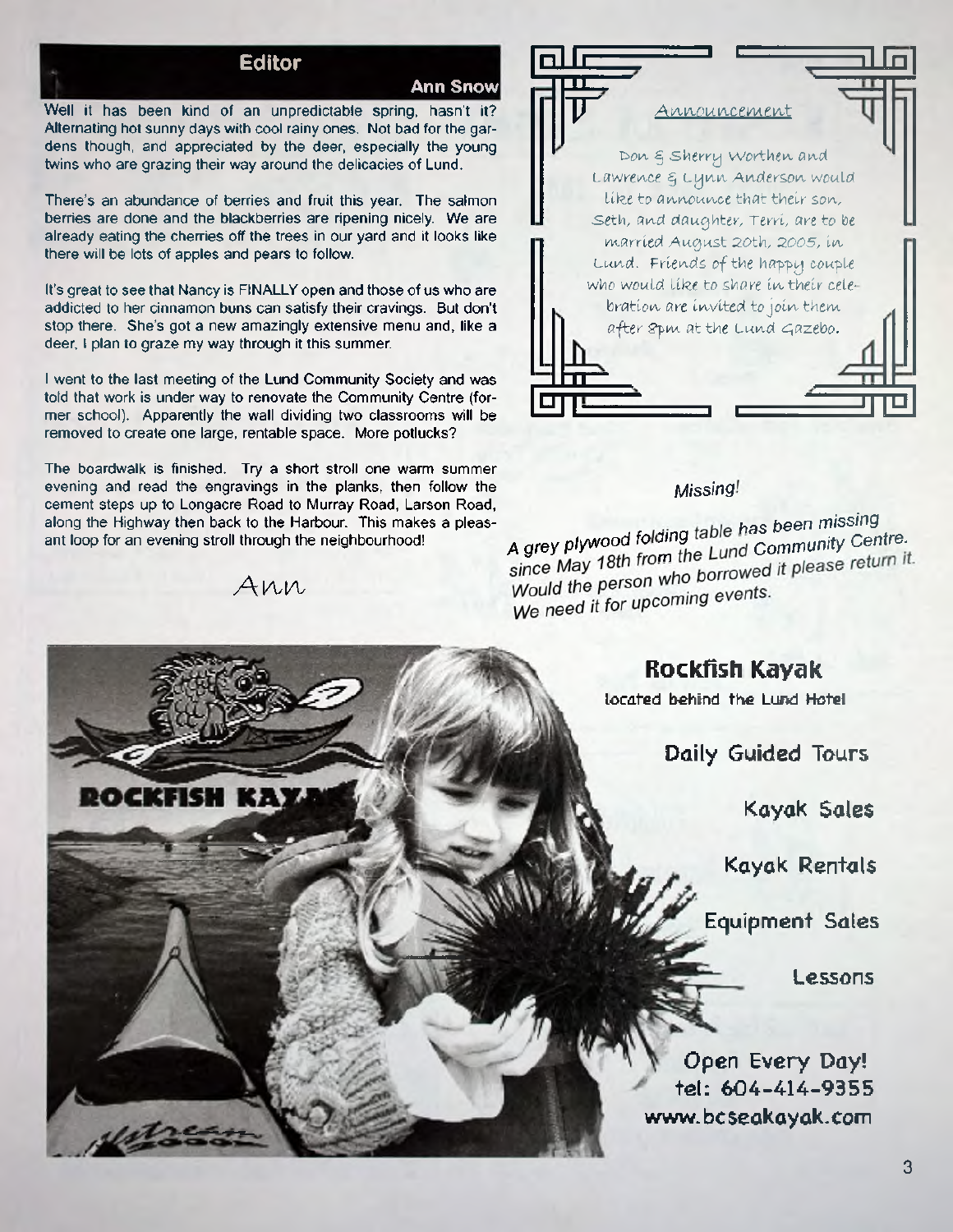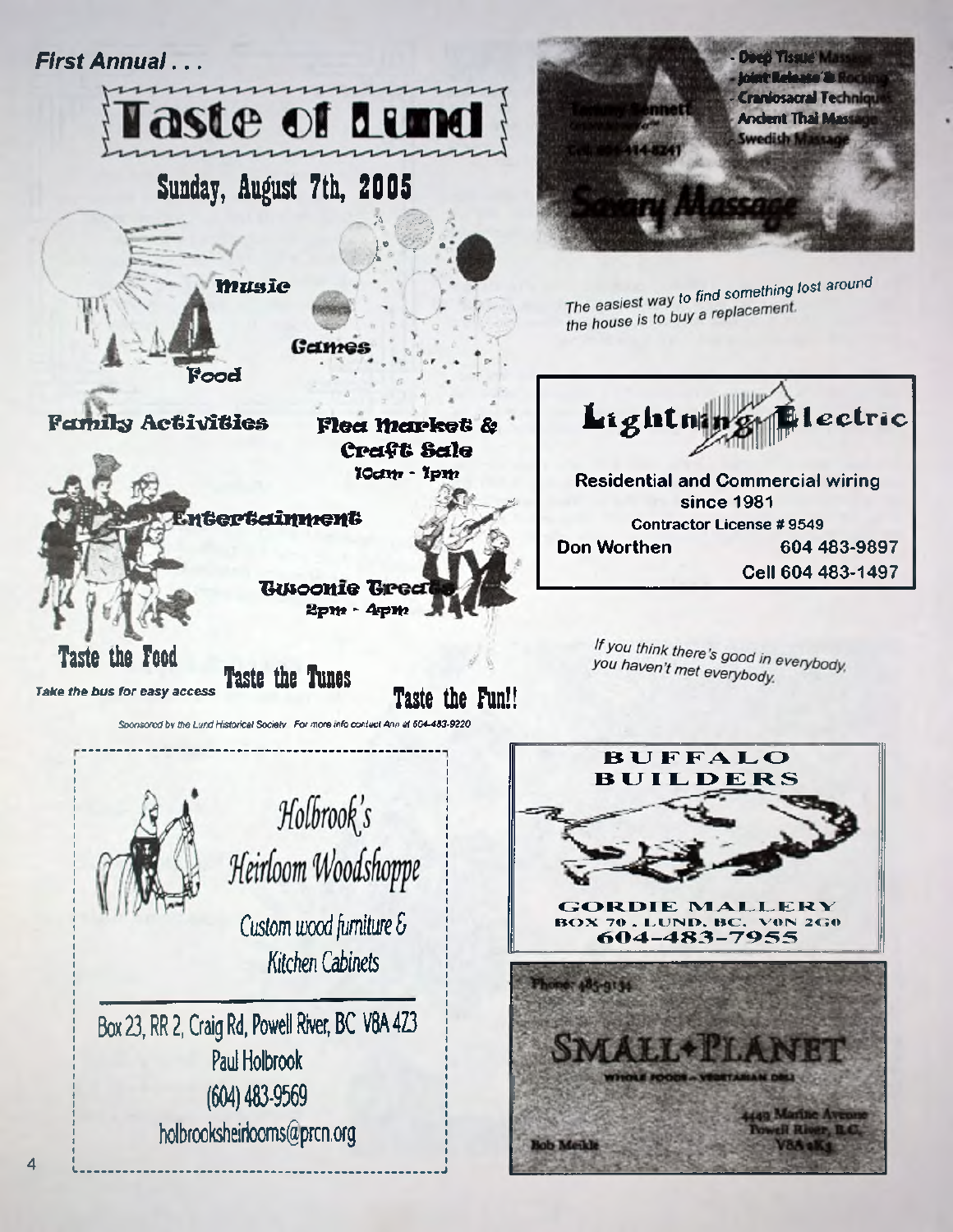

## **Great New Location!**

More than just dinnamon buns

**Full Breakfast** 

**Tapas Menu** 

### **Gourmet Pizzas - Scones - Tarts - Cappuccinos**

**And so much mote Served with love and good humour**

**6044884180**

*A Penny saved is >s* **a** *government oversight.*

mind to blame. **When thing go wrong, you have someone i** *in*

*The sole purpose of a child's middle name is so he can tell*<br>when he's really, really in trouble

## **JACK'S BOAT YARD**<br>**JACK ELSWORTH** GERRY ELSWORTH

Boat Storage with available Power and water Boat repair and/or renovation Work on your own boat at your leisure<br> **Markows** Letterstand at the contact: Randal Drader<br> **Contact: Randal Drader**<br> **Contact: Randal Drader** 

Phone (604) 483-3566 Fax (604) 414-0402 Email: [jack@prcn.org](mailto:jack@prcn.org)  PO Box 138, 9907 Finn Bay Road, Lund, B.C. VON 2G0

## *JUST-US STORAGE*

Ive Music on Friday and Saturday night

*End of Maiasipinn Rood Serving Okeurer Inlet*

*Bill Dekort* 604 483-4506

## **Pristine Charters**

Travel Lift to 30 tons **Customized Charters !** Located in Finn Bay, Lund, B.C. **Sightseeing, Fishing, Scuba Diving, Food & Beverage Service**

> [h ttp ://www.iacksboatyard.com](http://www.iacksboatyard.com) **Telephone: 604-483-4541 Boat: 604-483-1131 e-mail: [pristine@prcn.org](mailto:pristine@prcn.org)**

> > **5**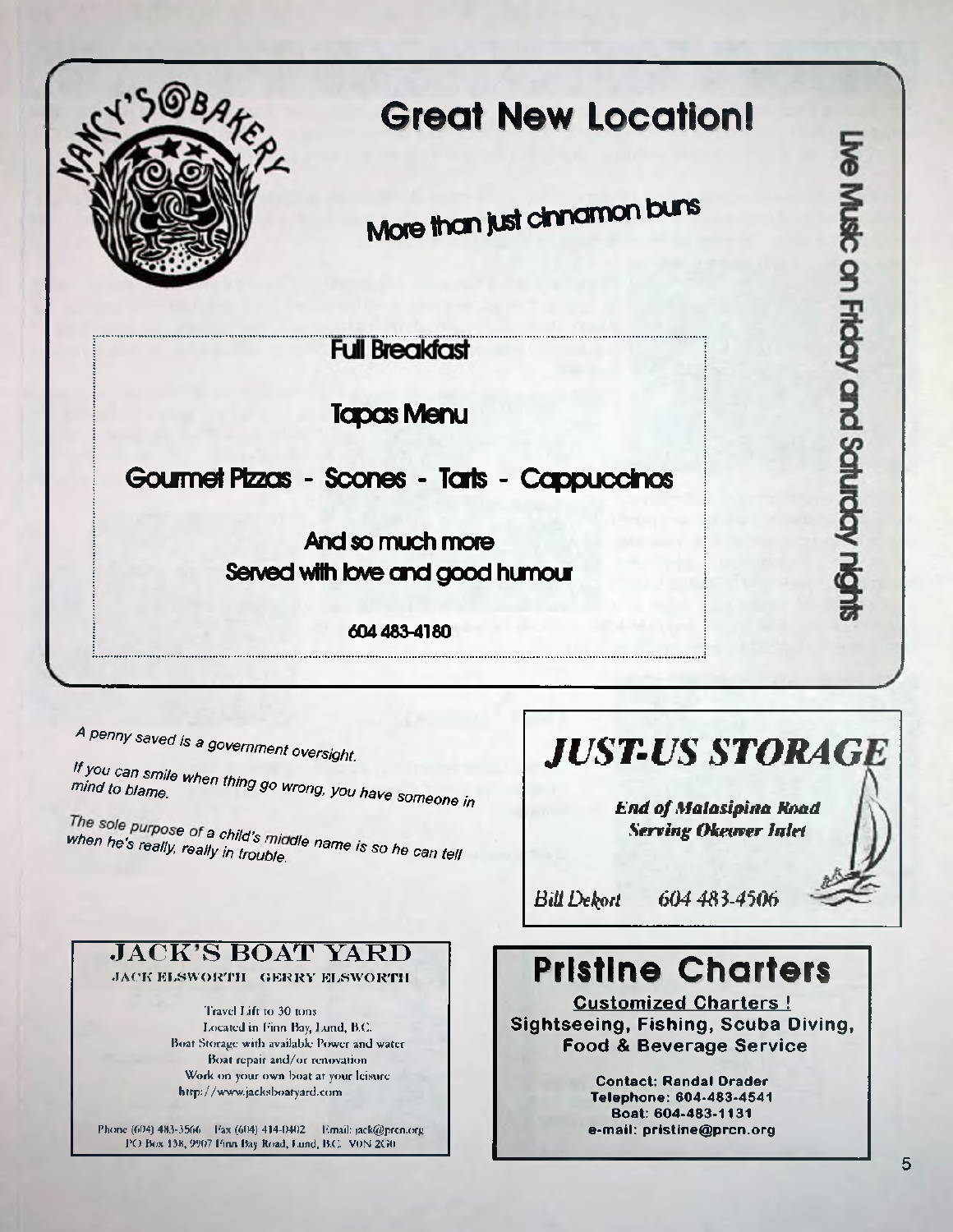#### **Lund Historical Society**

#### **by Ann Snow**

Yes, Lund's Historical Society has been busy. If you've been on the boardwalk recently, you will have noticed that a good many of the planks have been engraved and more are on their way. In fact, the sale of planks was so popular that they have now sold out. Sorry, but there are no more planks available.

The waterwheel was repaired and, on June 28th, it was carefully lifted into place with the help of Pierre's crane. Thanks, Pierre! After two days of adjustments and fine tuning, the waterwheel finally turned. It it still turns. And will continue to turn as long as there is water in Thulin Creek to turn it.



the kiosk is kept current and relevant. If you are a business owner and would like to have your brochures, business cards or information distributed through the kiosk and linked to Lund's web site [\(www.lundbc.ca\)](http://www.lundbc.ca), there is a

tact Ann at 483-9220 or [annsnow@telus.net](mailto:annsnow@telus.net).

The wheelhouse has been converted into a visitor info kiosk and is staffed by Tanya, a summer student. She knows the Lund, Okeover and Savary Island areas and has met most of the business owners and operators. If you haven't had the fortune to meet Tanya, please stop by and introduce yourself.



The purpose of the visitor info kiosk is to provide a central source for visitors to access information about the Lund area. As much as possi ble, the information dispensed at





### Next Meeting . . .

**Of the Lund Historical Society is Wednesday, July 20th, 7pm at the Lund Community Centre (former school).**

**Everyone welcome!**





*4623 Marine Avenue Powell River, BC* Tel: (604) 485-9414 *[lesextant@yahoo.ca](mailto:lesextant@yahoo.ca)*

*Suite or rooms available Daily & weekly rates Fun eating & an ocean vista!* **I**



**SAME DAY DELIVERY** Powell River Comox Valley Campbell River

### **SUNCATCHER Ex p r e s s**

24 HR LOCAL COURIER SERVICE

**LEN & YVONNE JOHNSON** OWNER/OPERATOR **RR1, C-13, 8853 S tark Road**

**Pow ell River, B.C. VBA 4Z2 Phone: (**604**)** 483-1444 **(**604**)** 487-1087 **E-mail: [suncatcherx@shaw.ca](mailto:suncatcherx@shaw.ca)**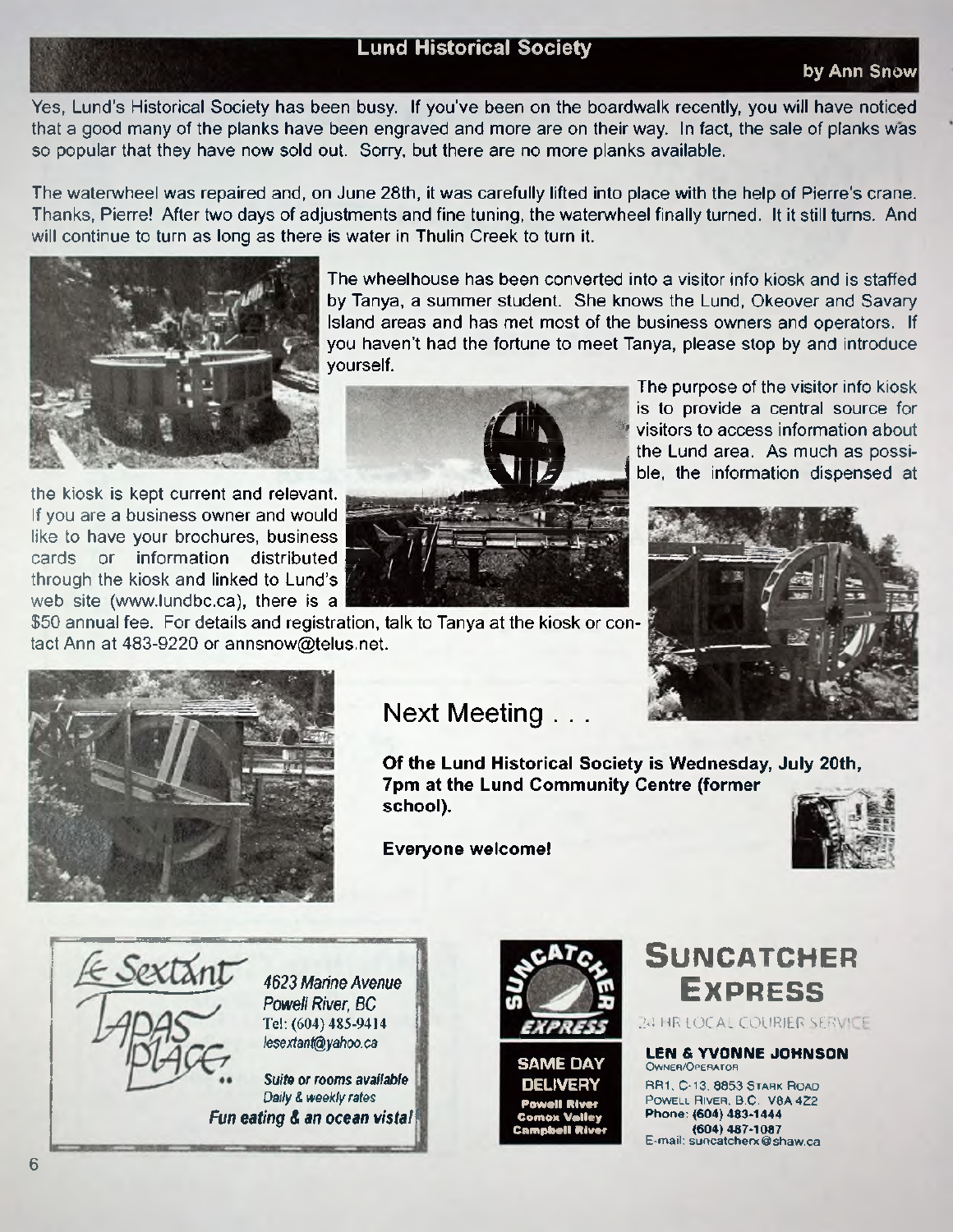

►CONSTRUCTION ►DES5GN **► PROJDCT MANAC.f MTNT**

Ken Palfrey  $604$   $485$   $5712$ .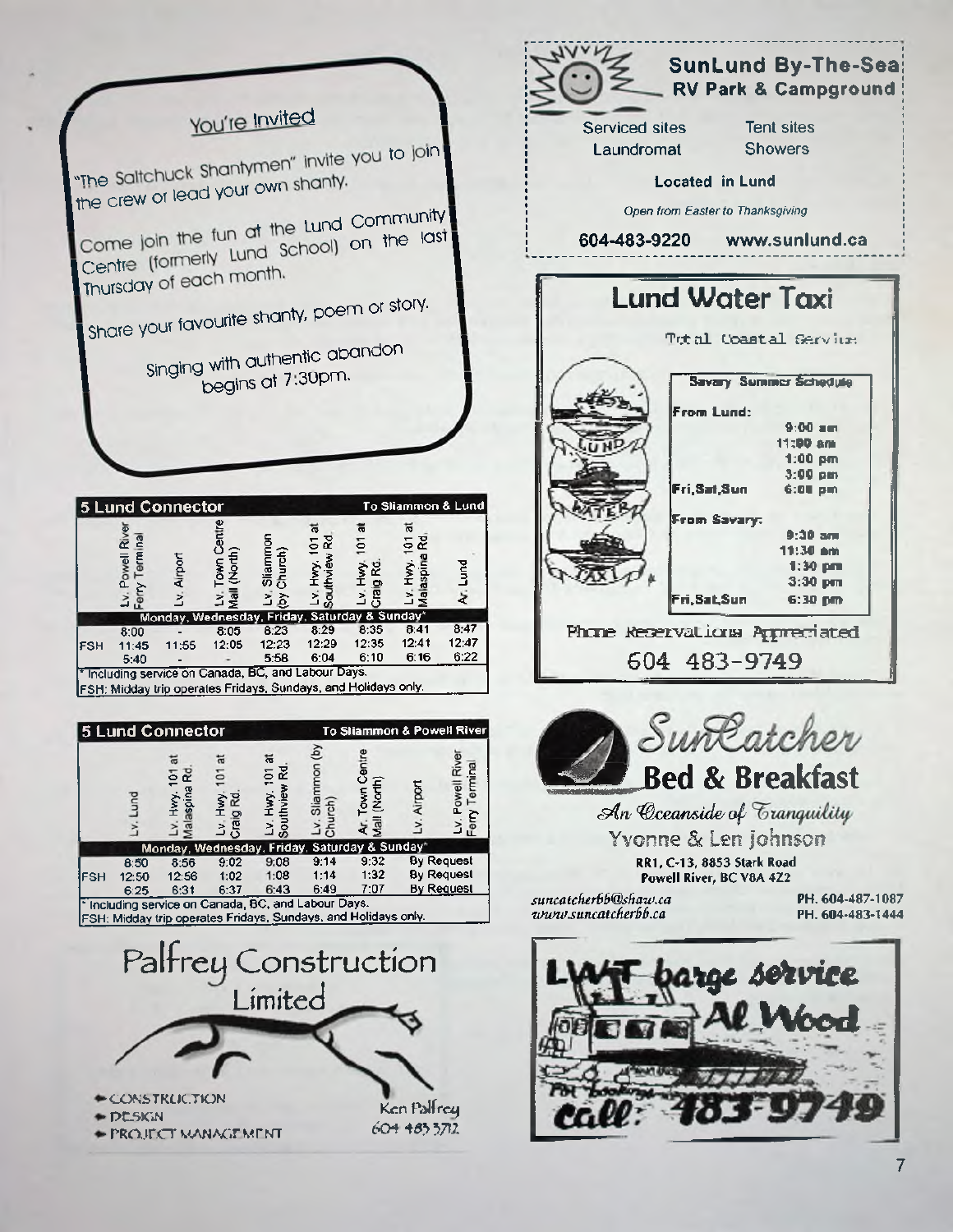Dr. Laura Schlessinger is a US radio personality who dispenses advice to people who call in to her radio show. Recently she said that, as an observant Orthodox Jew, homosexuality is an abomination according to Leviticus 18:22, and cannot be condoned under any circumstances.

The following is an open letter to Dr. Laura, penned by a US resident, which was posted on the Internet. It's funny as well as informative:

#### Dear Dr. Laura:

Thank you for doing so much to educate people regarding God's Law. I have learned a great deal from your show and try to share that knowledge with as many people as I can. When someone tries to defend the homosexual lifestyle, for example, I simply remind them that Leviticus 18:22 clearly states it to be an abomination. End of debate.

I do need some advice from you, however, regarding some of the other specific laws and how to follow them.

1. When I burn a bull on the altar as a sacrifice, I know it creates a pleasing odor for the Lord - Lev. 1:9. The problem is my neighbours. They claim the odour is not pleasing to them. Should I smite them?

2. i would like to sell my daughter into slavery, as sanctioned in Exodus 21:7. In this day and age, what do you think would be a fair price for her?

3. I know that I am allowed no contact with a woman while she is in her period of menstrual cleanliness - Lev 15:19-24. The problem is, how do I tell? I have tried asking, but most women take offense.

4. Lev 25:44 states that I may indeed possess slaves, both male and female, provided they are purchased from neighbouring nations. A friend of mine claims that this applies to Mexicans but not Canadians. Can you clarify? Why can't I own Canadians?

5. I have a neighbour who insists on working on the Sabbath. Exodus 35:2 clearly states he should be put to death. Am I morally obligated to kill him myself?

6. A friend of mine feels that even though eating shellfish is an abomination - Lev. 11:10, it is a lesser abomination than homosexuality. I don't agree. Can you settle this?

7. Lev. 21:20 states that I may not approach the altar of God if I have a defect in my sight. I have to admit that I wear reading glasses. Does my vision have to be 20/20 or is there some wiggle room here?

8. Most of my male friends get their hair trimmed, including the hair around their temples, even though this is expressly forbidden by Lev. 9:27. How should they die?

9. I know from Lev 11:6-8 that touching the skin of a dead pig makes me unclean, but may I still play football if I wear gloves?

10. My uncle has a farm. He violates Lev 19:19 by planting two different crops in the same field, as does his wife by wearing garments made of two different kinds of thread (cotton/polyester blend). He also tends to curse and blaspheme a lot. It is really necessary to we go to all the trouble of getting the whole town together to stone them - Lev 24:10-16? Couldn't we just bum them to death at a private family affair like we do with people who sleep with their in-laws - Lev. 20:14?

I know you have studied these things extensively, so I am confident you can help. Thank you again for reminding us that God's word is eternal and unchanging.

Your devoted fan,

Jim

#### **Advertising Rates**

**Business Card Size: \$ 7.50 Double Business Card Size: \$ 15.00 Half Rigs: \$ 40.00 Full Rge : \$ 80.00**

All proceeds support the lund Comunity Society

Next deadline for submissions is **Septenter 15th, 2005.**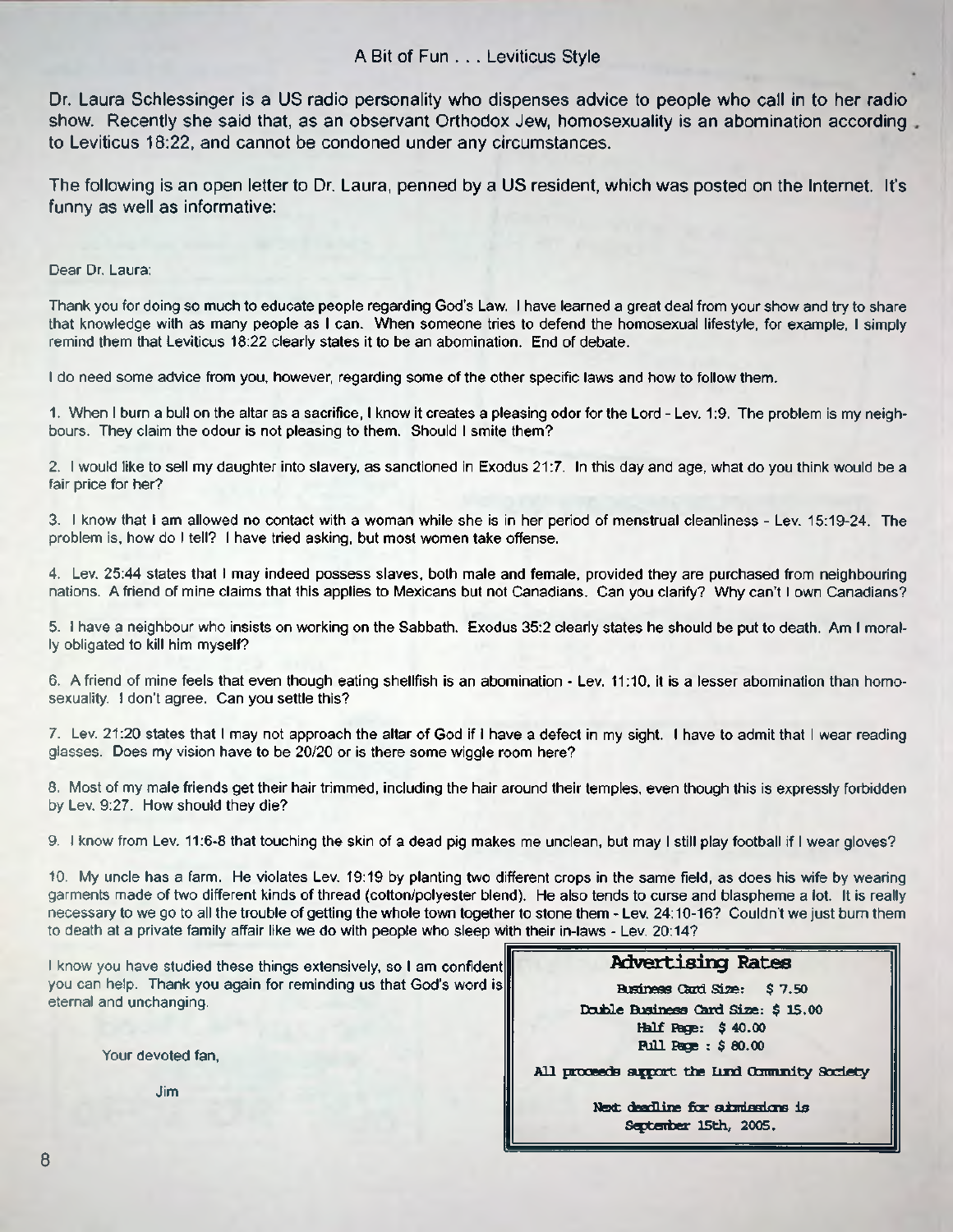#### **Wild Hope**

**by Willow Dunlop**

School is almost out, the weather is warming up, and thoughts of summertime adventures are not far , behind. Down in Lund at the Terracentric Coastal Adventures, Ltd. office, preparations for Wild Hope, one of our most anticipated summer programs, are in full swing. Wild Hope is a 7 day outdoor and environmental leadership gathering for youth who want to make a difference in the world. Wild Hope is open to 30 participants, ages 14-18, from all across our bioregion, from Northern Washington to Coastal BC, and financial aid is available.

Through an ongoing partnership between Terracentric and the Bellingham-based non-profit organization The Power of Hope, an amazing team of artists, musicians, writers, environmental activists, outdoor educators & First Nations community leaders come together to present creative, empowering workshops and adventure activities. Throughout the week, this team supports a progression of connecting with, learning from and acting on behalf of nature.

Because it can sometimes be difficult for young people to find healthy recreation in isolated communities, Terracentric is especially proud to be able to offer this opportunity to young people in our area. Some of our broader intentions in offering this camp are to work towards bridging the past and present of this land and its inhabitants, and to support young people in establishing a creative and authentic dialogue around issues of the environment & culture.

In the past, this camp has proven to be a very powerful tool for building bridges of understanding and friendship between urban and rural, as well as native and non-native youth. Similarly, the creativity and spirit of adventure fostered by this outdoor program seeks to build capacity so that young people might feel encouraged to participate in negotiating future relationships between industry and the environment. Providing these opportunities for young people to realize their potential and support each other is an investment in the overall wellness of our community both now and for years to come. In the past two years, extensive fundraising done by the Powell River Youth Advisory Council has allowed many youth to be able to take part in this experience, and the ongoing support of the wider community in sponsoring youth to attend or in providing supplies/services is greatly appreciated.

This year, Wild Hope will run from August 21st to 28th in a remote sea-side location outside of Lund. Wild

Hope has room for 30 participants, so register now to be part of the adventure. To download your registration forms free or to find out more about scholarships, check out [www.powerofhope.org](http://www.powerofhope.org) or phone Terracentric Coastal Adventures, Ltd. at 604-483-7900.



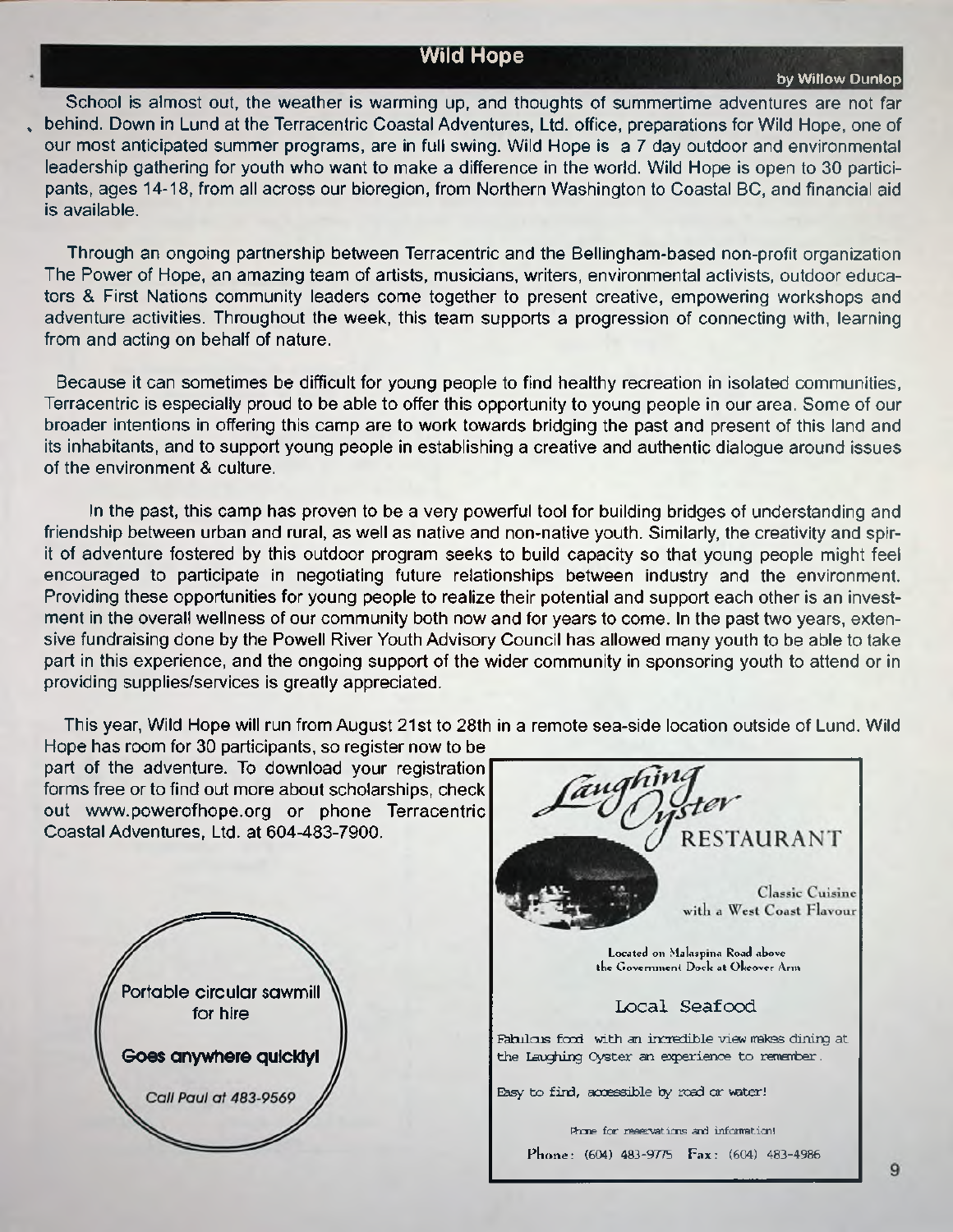#### **Northside Volunteer Fire Department**

#### **by Tina Ferreira**

Thanks are due to all those generous souls who keep donating all their refundable cans and bottles to the Fire Department. Angus and I will continue to process these - taking them either to the BC Liquor Store or Encorp' for refunds.

Recycling requires that different plastics have to separated and in this regard it would be of great help if 'donators' could remove the caps on both plastic and glass bottles before putting them in the bins (or bags). This would save us considerable time. Thanks again.



## *C-ultural Toasts*

*(Cheers, To your health, or Bottoms up)* 

*A u s tr ia \* ,* - *p ro£it C h in ese* \_ *^ a r i b t i* - *P vost B r itis h - cheers* French - Santé  $German$  - Prost  $Greek - Eis igian$ *Hawaiian,* **-** *okole rualuna Hebrew - La chdim 'nsh - m aiw te itaiia\*,* **-** *sa lu te Japanese - Ka\*^ai New Z'M tand - Kia ora H orw egia\*, - s k a t Kussia\*, - vashe* **z***dorovie ■spawish - sa lu d Welsh - 1echujd da Zuulu - oogij w aw a*



#### *wnrris of Wisdom*

Do not walk behind me, for I may not lead. Do not walk *ahead of me, for I may not follow. Do not walk beside me either. Just pretty much leave me alone.*

*The journey of a thousand miles begins with a broken fan belt and a leaky tire.*

*Always remember that you're unique. Just like everyone else.*

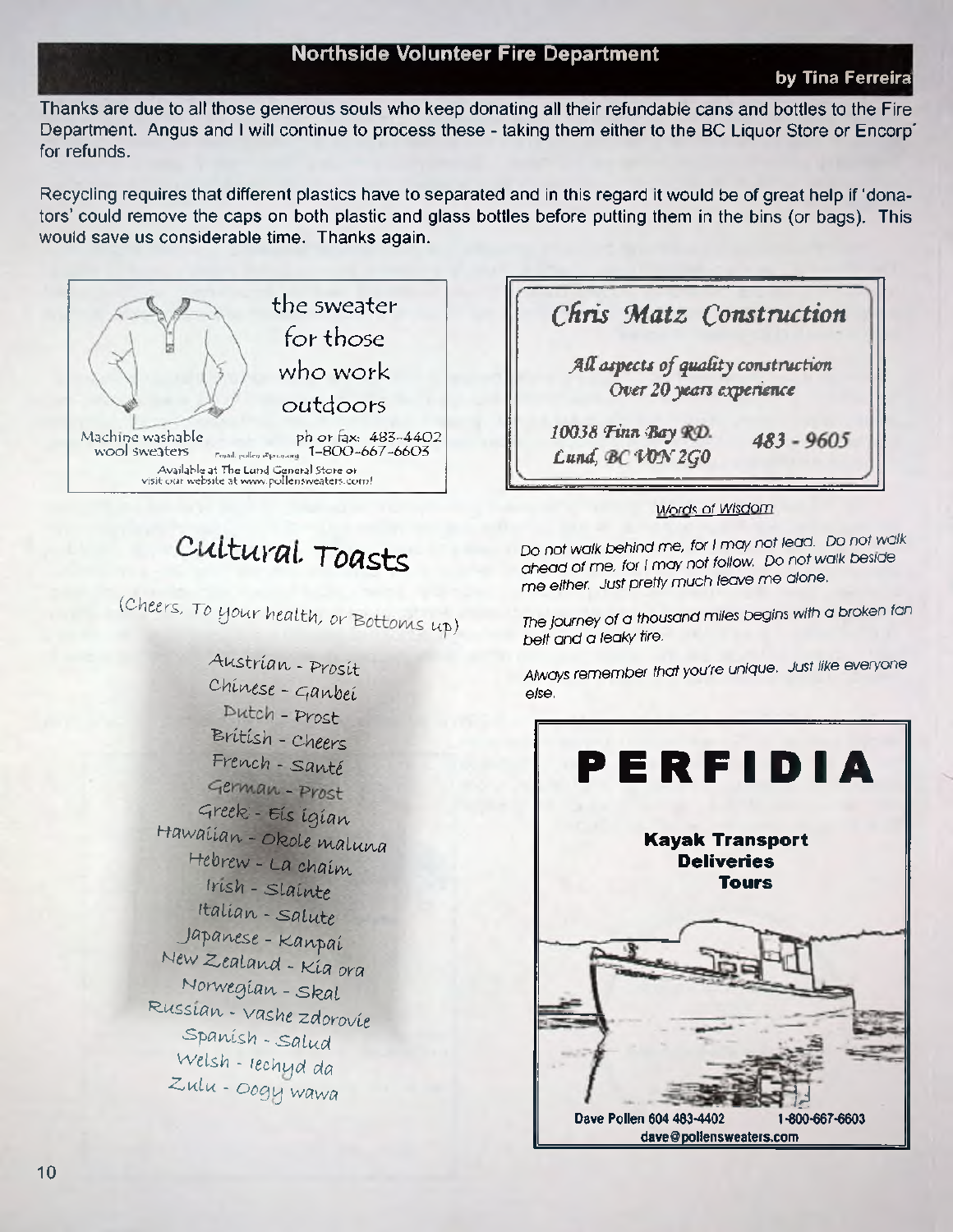### **Helpful Hints - Tried and True**

1. Socializing now and again can be beneficial when you're in the company of women who are expert gardeners. My neighbour has discovered a foolproof barrier for slugs in her garden, she constructs a wall of oyster shells, either around each of her plants, or a square wall around small areas. Not only do the slugs avoid this climb, but it creates an artistic mosaic of shapes which is appealing to the eye. She also makes wine from wild rose petals.

*2.* Since we're on the subject of gardens, when I make myself a lavender-scented bath, I tie a handful of either fresh or dry lavender flowers in a double layered cheesecloth. Just hook this over the bathtub spigot and allow the warm water to flow over the lavender as the tub is filling. I also pick wild rose petals when in bloom and use the same method. Some of this perfumed water is great for your final rinse after you've shampooed your hair. Oh, the wonder of flowers.

3. Tea has many great properties and a new one I tried was to brew a very strong pot of tea and clean the top of my oven and the hood over the stove. The tannic acid absorbed the grease, plus it coats the surface for future messes.

4. I tried a great tip passed on to me to keep mosquitoes from landing on me. these pesky critters seem to love the boat. I took a couple of Bounce Fabric Softener sheets and pinned them just above me head. They buzzed around but quickly disappeared to find another victim.

5. Here's a good one for clogged and smelly drains. I pour a handful of baking soda down the drain, followed by *1A* cup of white vinegar (this will foam). Cover the hole for 20 minutes, then flush the drain thoroughly with cold water. I use the old baking soda that's been sitting in the back of my fridge. If this doesn't work, well I guess you'll need a plumber.

6. For those of you who suffer from household allergies, this next tip is from a friend who suffers greatly and has followed this advice from the allergy clinic. It was recommended to her that when her vacuum cleaner bag was 1/4 full, it should be replaced. The reason being that 50% of the suction power is lost, and will pass 50% of the dust, pet hear etc, right back into the air. Seems like a costly venture but well worth it.

7. A few years ago I helped a friend look after a sweet white Terrier. We discovered the dog had fleas. We were concerned about chemical products but discovered this organic rinse. Once the dog was shampooed with a flea shampoo (organic and pricey) we proceeded to rinse the dog with the follow. We took several handfuls of rosemary and boiled and strained the potion. Once cooled, we put the dog in the rinse. The Terrier came out soft and fluffy but her fur turned a light green. The owner was quite surprised to say the least. We found out many months later that the owner used the potion and found it effective. They started to call the dog "Shamrock".

8. If you don't have a paper clip, try using a safety pin!! It works. Have a great summer.

| What do fish say when they hit a concrete wall?<br>"Dam!"                                                                                                                                                                                 | Larry's WoodShop<br>Hus 3, Land, BC<br>VON 2470 |  |
|-------------------------------------------------------------------------------------------------------------------------------------------------------------------------------------------------------------------------------------------|-------------------------------------------------|--|
| $E$ uchre                                                                                                                                                                                                                                 | TERO33452-DBI 9<br>Fax(60.1) 453-962.1          |  |
| every Tuesday at 7:00pm at the Lund Pub.<br>It it really does not matter how good a player you are, it <b>ill</b><br>is always a fun night out. Come join in the fun if you want $\parallel\!\!\parallel$<br>to learn how to play euchre. | countly warmer to account end, com-             |  |